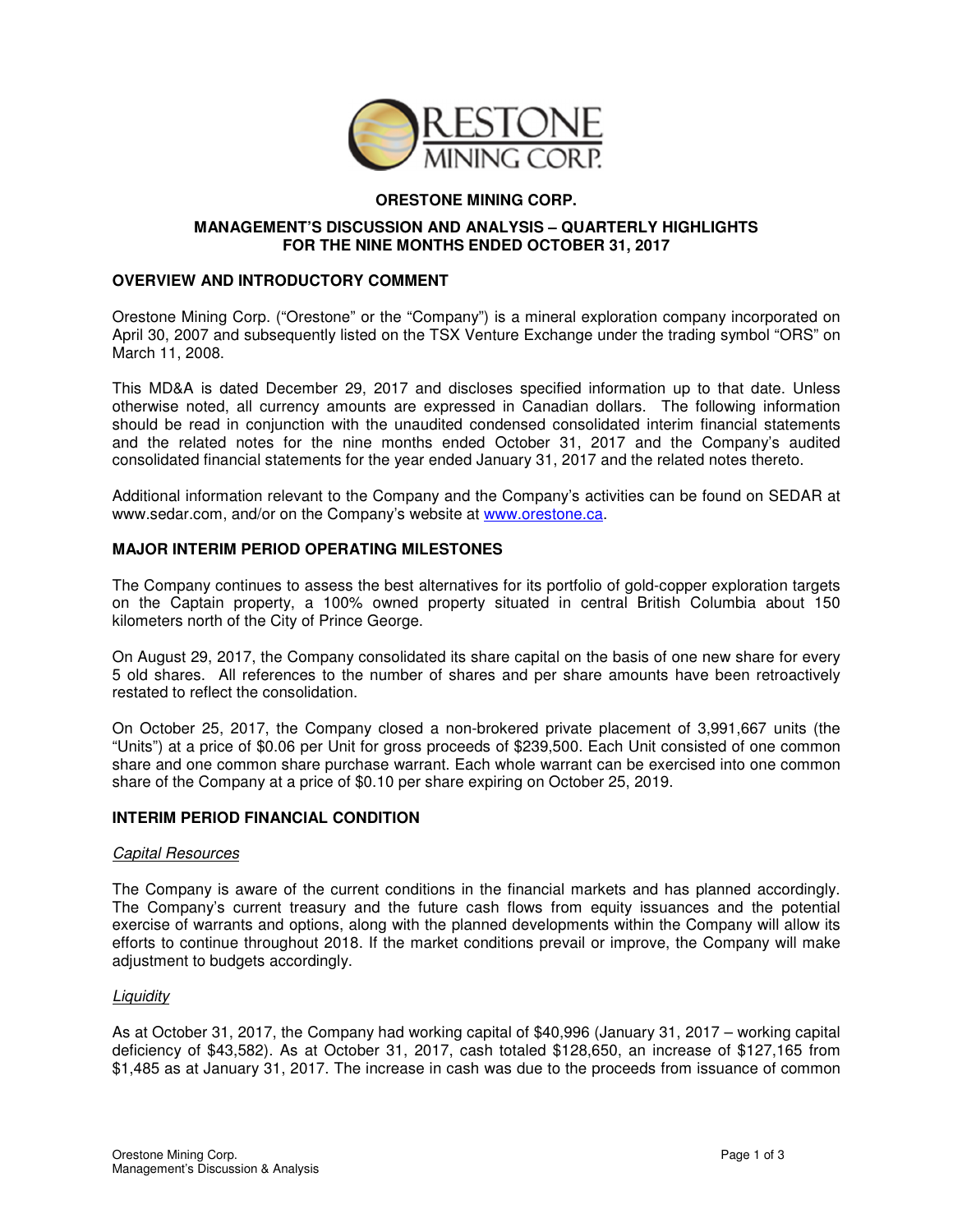

shares, net of share issuance costs, totaling \$221,713 while being offset by (a) operating activities of \$78,226 and (b) expenditures on mineral properties of \$16,322.

#### **Operations**

#### **For the three months ended October 31, 2017 compared with the three months ended October 31, 2016:**

The Company's general and administrative expenses amounted to \$59,608 (2016 - \$37,466), an increase of \$22,142. The change in the expenses was mainly due to increases in: (a) investor relations of \$4,320 (2016 - \$1,931); (b) filing fees of \$9,069 (2016 - \$878); and (c) professional fees of \$21,480 (2016 - \$11,149). All such increases were mainly because the Company completed a private placement in fiscal 2017. The increases were offset by decrease in office, rent and miscellaneous of \$3,008 (2016 - \$5,426).

During the three months ended October 31, 2017, the Company reported a loss of \$44,971 (2016 – \$37,414), an increase of \$7,557 due to the private placement in fiscal 2017. During the three months ended October 31, 2017, the Company received the mineral exploration tax credit refund of \$14,637 (2016 - \$Nil).

## **For the nine months ended October 31, 2017 compared with the nine months ended October 31, 2016:**

Excluding the non-cash depreciation of \$Nil (2016 - \$113), the Company's general and administrative expenses amounted to \$135,549 (2016 - \$116,982), a decrease of \$18,567. The change in the expenses was mainly due to increases in: (a) investor relations of \$15,965 (2016 - \$2,612); (b) filing fees of \$15,790 (2016 - \$9,054); and (c) professional fees of \$34,305 (2016 - \$19,488). All such increases were mainly because the Company completed a private placement in fiscal 2017. The increases were offset by decrease in office, rent and miscellaneous of \$11,000 (2016 - \$27,983).

During the nine months ended October 31, 2017, the Company reported a loss of \$120,813 (2016 – \$62,281), an increase of \$58,532. This is a result of the Company recognizing a gain on sale of marketable securities in 2016 for \$54,657 while in 2017, there was no such item. During the nine months ended October 31, 2017, the Company received the mineral exploration tax credit refund of \$14,637 (2016 - \$Nil).

## **SIGNIFICANT RELATED PARTY TRANSACTIONS**

During the quarter, there was no significant transaction between related parties.

## **COMMITMENTS, EXPECTED OR UNEXPECTED, OR UNCERTAINTIES**

As of the date of the MD&A, the Company has no outstanding commitments.

Other than disclosed in this MD&A – Quarterly Highlights, the Company does not have any commitments, expected or unexpected, or uncertainties.

## **RISK FACTORS**

In our MD&A filed on SEDAR May 31, 2017 in connection with our annual financial statements (the "Annual MD&A"), we have set out our discussion of the risk factors which we believe are the most significant risks faced by Orestone. An adverse development in any one risk factor or any combination of risk factors could result in material adverse outcomes to the Company's undertakings and to the interests